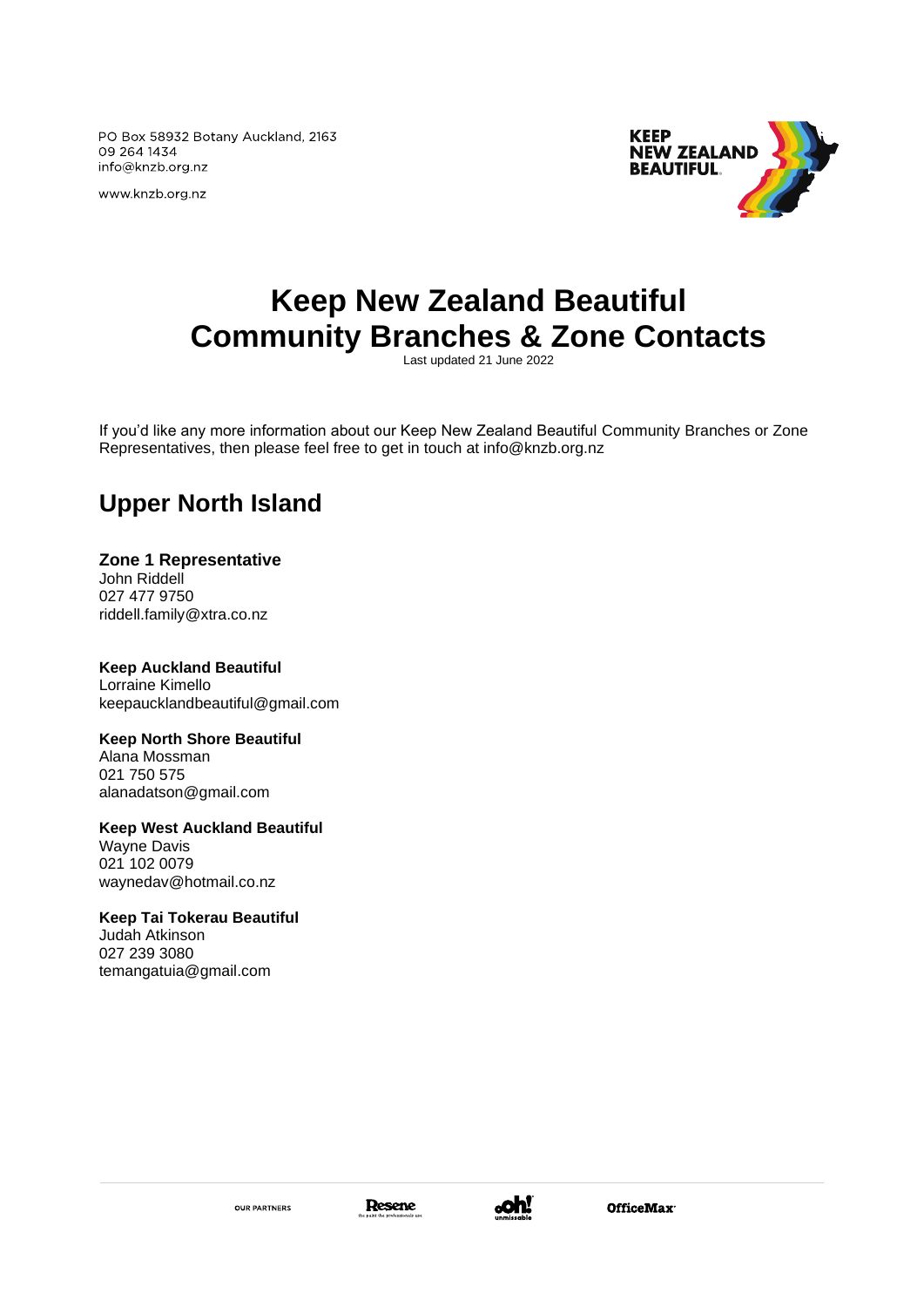

### **Central North Island**

**Zone 2 Representative** Andrew Iles 027 294 1849 [waimanailes@xtra.co.nz](mailto:waimanailes@xtra.co.nz)

**Keep Hamilton Beautiful** Darz Keefe 022 471 5917 [keephamiltonbeautiful@gmail.com](mailto:keephamiltonbeautiful@gmail.com)

**Keep Matamata Beautifu l** Robin Burr 027 4789 405 [robgordburr@gmail.com](mailto:robgordburr@gmail.com)

**Keep Morrinsville Beautiful** Olwyn Downing 07 889 7482 [lloyd.olwyn@farmside.co.nz](mailto:lloyd.olwyn@farmside.co.nz)

**Keep Paeroa Beautiful** Quinn Barker 027 442 2313 quinnton4@outlook.com

**Keep Tauranga Beautiful** Satsuki Takenouchi [satsuki@eerst.co.nz](mailto:satsuki@eerst.co.nz)

**Keep Te Aroha Beautiful** Bryan Turner 027 478 6748 [BTurner@mpdc.govt.nz](mailto:BTurner@mpdc.govt.nz)

#### **Keep Waihi Beautiful**

Anne Marie Spicer 021 0253 6559 annemarie.spicer@hauraki -dc.govt.nz

**Keep Whakat āne District Beautiful**

Sandy Pryde 021 157 1455 [pridewhakatane@outlook.com](mailto:pridewhakatane@outlook.com)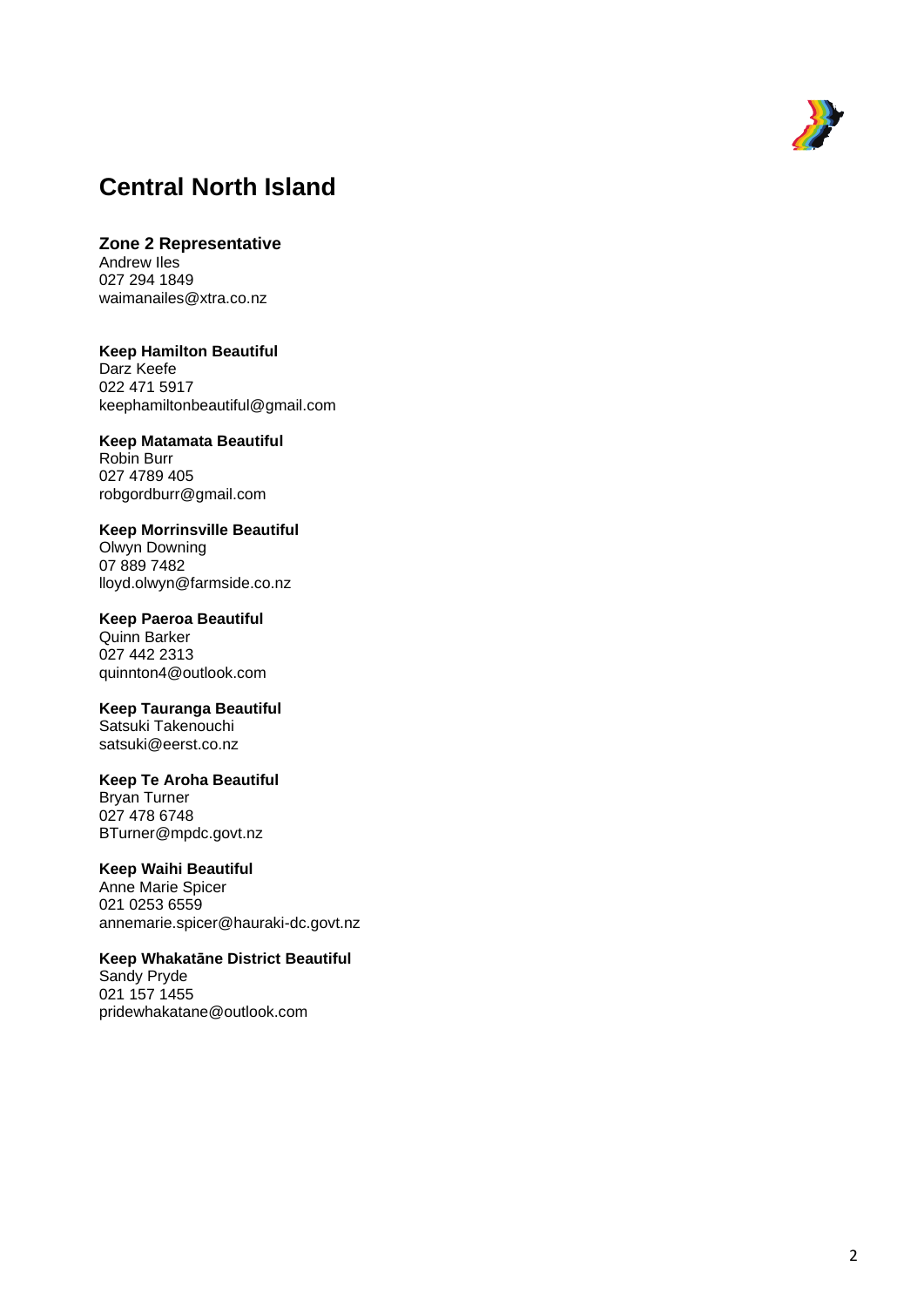

### **Lower North Island**

#### **Zone 3 Representative**

Victoria Kaye -Simmons 027 601 1014 cr.victoria.kaye -simmons@horowhenua.govt.nz

### **Keep Feilding Beautiful**

Russell Parker [ru5tee@xtra.co.nz](mailto:reena@wallisaide.com)

#### **Keep Hastings Beautiful**

Jeff Clews 027 256 0364 jeffc@hdc.goct.nz

#### **Keep Hutt Valley Beautiful**

Wayne Gazley 021 060 9100 [hi@khvb.org.nz](mailto:hi@khvb.org.nz)

#### **Keep Horowhenua Beautiful**

Victoria Kaye -Simmons 027 601 1014 cr.victoria.kaye -simmons@horowhenua.govt.nz

#### **Keep Marton Beautiful**

Clare Aston 06 327 7143 [rick\\_clare4@hotmail.com](mailto:rick_clare4@hotmail.com)

#### **Keep Napier Beautiful**

Maxine Boag 021 0247 0484 [maxine.boag@gmail.com](mailto:keepnapierbeautiful@yahoo.co.nz)

#### **Keep Northern Wellington Beautiful**

Gary Mitchell 021 034 0652 predatorfreegrenadavillage@gmail.com

#### **Keep Ōtaki Beautiful**

Lloyd Chapman 06 364 6140 [lloydchapman@inspire.net.nz](mailto:lloydchapman@inspire.net.nz)

#### **Keep Porirua Beautiful**

Gary Mitchell 021 034 0652 [predatorfreegrenadavillage@gmail.com](mailto:predatorfreegrenadavillage@gmail.com)

#### **Keep Waikanae Beautiful**

Sally Mathieson 04 904 1260 [dlmsbm@hotmail.com](mailto:dlmsbm@hotmail.com)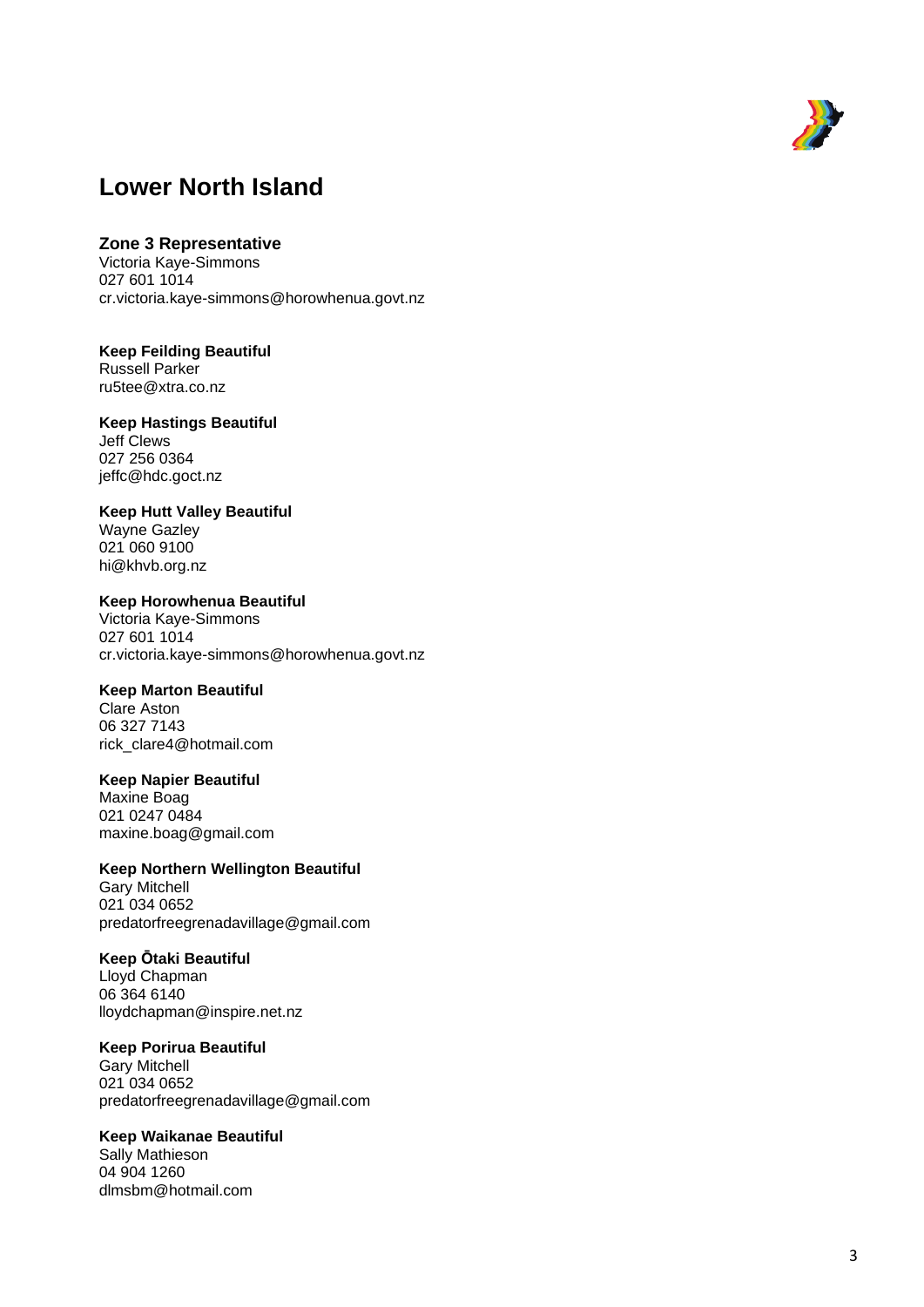

## **Upper South Island**

#### **Zone 4 Representative**

Alexandra Davids 021 308 440 [alexandra.davids@ccc.govt.nz](mailto:alexandra.davids@ccc.govt.nz)

**Keep Christchurch Beautiful** Linda Keall 027 714 9343 [tidykiwi@kcb.org.nz](mailto:hendersonkeall@outlook.com)

**Keep Motueka Beautiful** Paul Mosley 03 528 9599 [pandi.mosley@gmail.com](mailto:pandi.mosley@gmail.com)

**Keep North Christchurch Beautiful** Jaimee Newton 022 567 1187 knchchb.office@gmail.com

#### **Keep Oxford Beautiful**

Sandra Townsend 03 312 3347 [sanddtownsend@gmail.com](mailto:sanddtownsend@gmail.com)

#### **Keep Kaiapoi Beautiful**

Julie -Ann Brownlee 0220 265 707 p.j.brownlee@xtra.co.nz

#### **Keep Rangiora Beautiful**

Greg Miller 03 3133 386 gjandldmiller@xtra.co.nz

#### **Keep Richmond Beautiful**

Greg Pickford 03 544 7085 021 243 6628 [gregandalisonpickford@gmail.com](mailto:gregandalisonpickford@gmail.com)